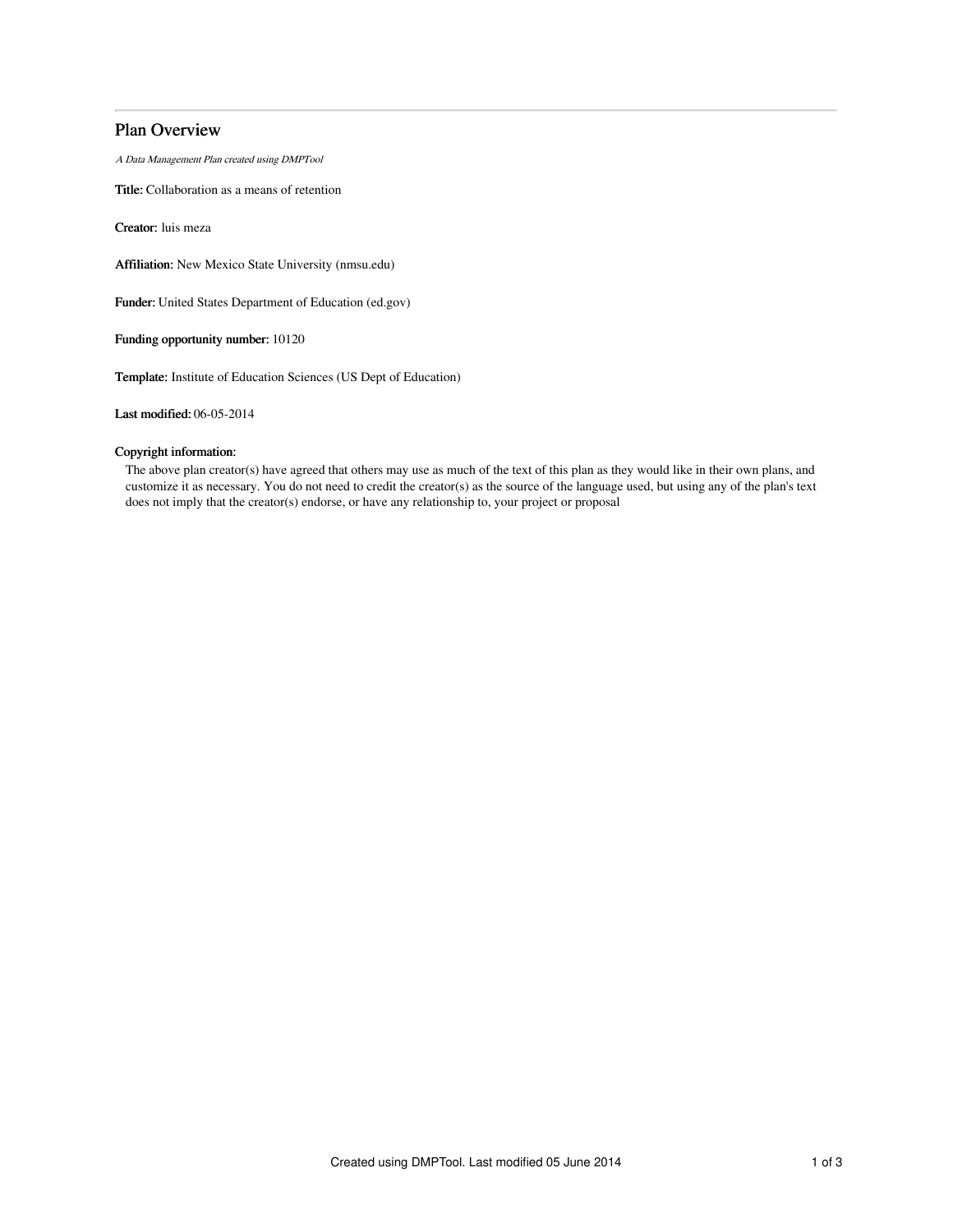# Roles and responsibilities

#### Roles and responsibilities of project or institutional staff in the management and retention of research data

Luis Meza is the owner and sole project manager for this project.

All data collection and archiving will done by me.

Adherence to this data plan will be tracked by checking records kept at public locations like OSF.io

All information gathered will belong to the institution I currently am working with, in this case NMSU

# Type of data and format to be shared

#### The DSP (Data Sharing Plan) should describe the types of data to be produced in the course of the project and shared. It should then describe the expected formats of the final datas

Within the context of this study, I would expect to track student progress in the form of formal quizzes and hands on lab assignments. Time studies and practical exercises to determine knowledge base improvements will also play a large factor on results obtained. The measurement of knowledge is something many times overlooked and hard to determine by standardized tests. By changing projects from one semester to the next, while keeping the practical exercises similar, the possibility for cheating on individual performance is minimized.

### Documentation to be provided

#### Documentation that provides all the information necessary for other researchers to use the data must be prepared

Many of the written test results will be in the form of multiple choice test. This is done because much of the technical material covered comes with standardized tests that are used to credential and certify students at the national level.

Many of the hands on performance based results will come in the form of project check sheets meeting minimum performance standards. This too is done this way to meet certification requirements at the national level.

### Confidentiality of data

# Procedures for managing and for maintaining the confidentiality of the data to be shared

Participants in this study are students and their identities will not be available to anyone other than myself. Results of study will only be made available as participant number with no way of tracing identity of individual.

### Expected schedule for data sharing

#### Timely data sharing is important to the scientific process. IES thus expects that data will be shared no later than when the main findings from the final study dataset are published.

To date, I do not see any restrictions on the sharing of results, but the contents of proprietary tests written by the authors of the national certification tests given will not be made available.

### Method of data sharing

#### Method of data sharing (e.g., provided by the Principal Investigator, through a data archive)

I plan on using OSF.io as the main repository of the metadata/documentation submitted in hopes that others can see my results and possibly provide feedback. Perhaps with each iteration of the process an improvement on performance by both the students and process can be obtained.

#### Data sharing agreement

Discuss whether or not a data sharing agreement that specifies conditions under which the data will be shared is required.